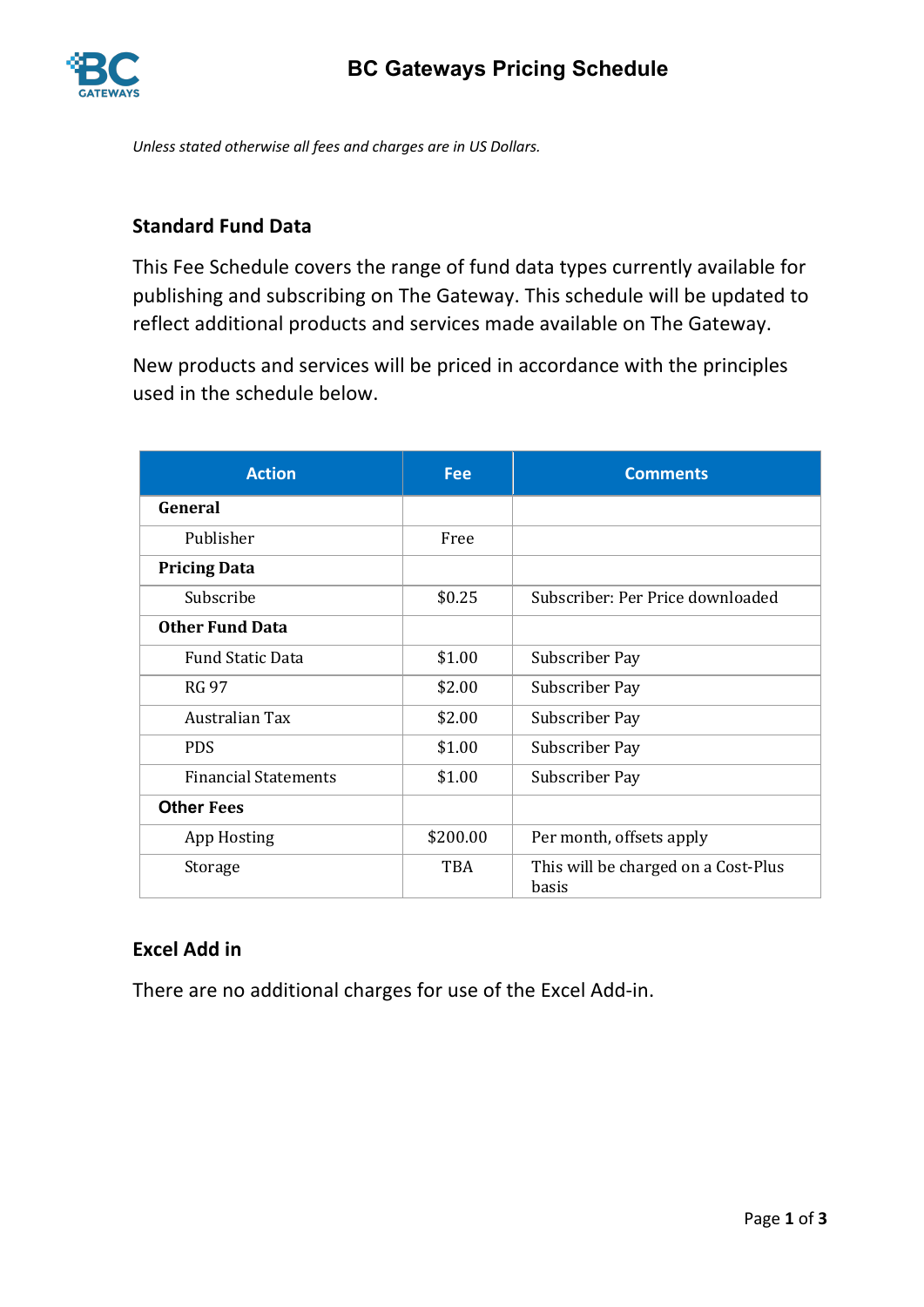

### **Email Service**

To provide a single platform from which you can manage all your fund data distribution, users are able to send data via email to recipients not on The Gateway. This service is provided as tiered fee based on the volume of products distributed in the email. Additional data charges may apply to users where data volumes are excessive due to large attachments.

Pricing for emails will be review annually to ensure the price is appropriate and does not provide a disincentive to users joining the Gateway.

### **Price Per Product per Addressee: 0.01c USD**

### **Monthly Fee Cap**

The Monthly Fee Cap is a tiered schedule based on the number of products in the Pricing Template.

| <b>Registered Products per Manager</b> | <b>Monthly Fee Cap per Product</b> |
|----------------------------------------|------------------------------------|
| $1 - 9$                                | \$<br>10.00                        |
| $10 - 29$                              | \$<br>7.50                         |
| 30-49                                  | \$<br>7.00                         |
| 40-59                                  | \$<br>5.00                         |
| 60-100                                 | \$<br>4.00                         |
| $100+$                                 | 2.00                               |

**Worked Examples:**

| # of Products | Emails per day | Days per month | <b>Nominal Billing</b> | <b>Monthly Cap</b> |
|---------------|----------------|----------------|------------------------|--------------------|
|               | 40             |                | \$50.40                | \$60               |
| 20            | 40             |                | \$168                  | \$210              |
| 50            | 40             |                | \$420                  | \$385              |
| 100           | 40             |                | \$840                  | \$644              |
| 250           | 40             |                | \$2100                 | \$942              |

Please note that all fees and charges in this Schedule may be varied by notice to you in writing.